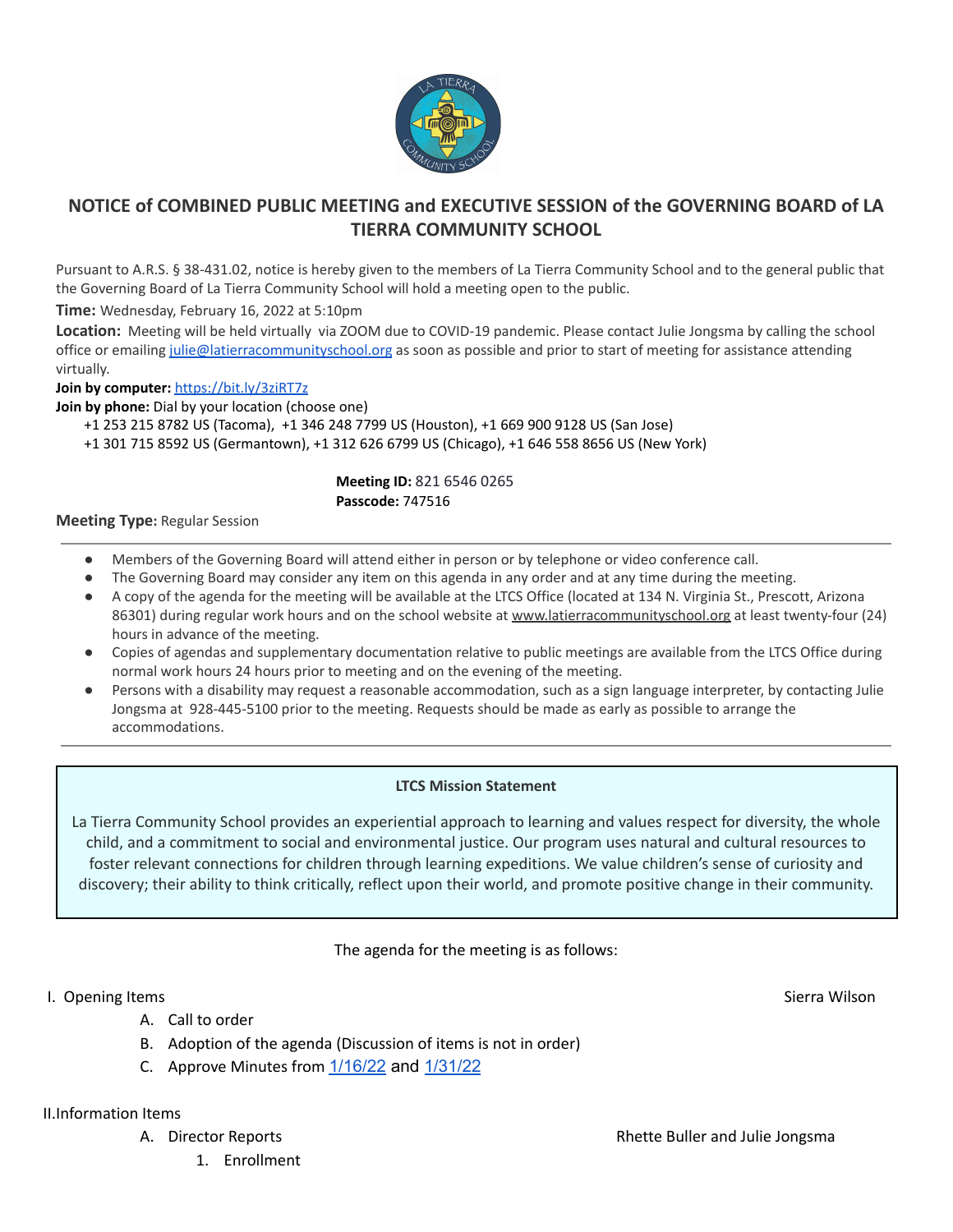Board discussion of community and enrollment events

- 2. Student Achievement
- 3. Maintenance
- 4. Finance
- 5. Personnel
- 6. Compliance
- 7. COVID-19 Status

| В.                                                                             | <b>Board Report</b>                                                               |                                                                          |                                 | Sierra Wilson |
|--------------------------------------------------------------------------------|-----------------------------------------------------------------------------------|--------------------------------------------------------------------------|---------------------------------|---------------|
|                                                                                |                                                                                   | Planning/Board Calendar - review upcoming board work                     |                                 |               |
|                                                                                | Training - consideration of alternation use of training funds                     |                                                                          |                                 |               |
|                                                                                | 3.                                                                                | Recruitment/Board Composition - review composition and recruitment needs |                                 |               |
| C.                                                                             |                                                                                   | Finance Report (Discussion Item)                                         | Julie Jongsma and Sierra Wilson |               |
|                                                                                |                                                                                   | <b>Budget Summary</b>                                                    |                                 |               |
|                                                                                | Board will review monthly financial reports summary. Board Discussion may follow. |                                                                          |                                 |               |
|                                                                                | 2.                                                                                | <b>FY23 Budget Drivers</b>                                               |                                 |               |
| III. Strategic Planning (Discussion Item)                                      |                                                                                   |                                                                          | Anne Boettcher                  |               |
| A. Discussion of realignment of program priorities and institutional language. |                                                                                   |                                                                          |                                 |               |
| В.<br><b>Finances</b>                                                          |                                                                                   |                                                                          | Sierra Wilson                   |               |

IV. Public comments (Members of the Governing Body shall not discuss or take legal action on matters raised during and open call to the public unless the matters are properly noticed for discussion and legal action)

V. Information and Discussion items

- A. Facilities **Administrative Facilities** Committee
	- 1. Committee update
	- 2. Lease options
- B. Grants Update
- C. Tax Credit Drive

VI. Executive Session - Pursuant to A.R.S. § [38-431.03\(](http://www.azleg.gov/viewdocument/?docName=http://www.azleg.gov/ars/38/00431-03.htm)A)1, board will executive session to discuss director performance.

- A. Review mid-year Director performance.
- VII.Information Items
	- A. Future Agenda Items
	- B. Meeting Dates

VIII. Adjournment

# **CERTIFICATION OF POSTING NOTICE**

The undersigned hereby certifies that a copy of the attached notice was duly posted at the La Tierra Community School Office (124 N. Virginia St, Prescott, AZ 86301) on [*date and time*] in accordance with the statement filed by the [*name of public body*].

Office:

Dated this \_\_\_\_\_\_\_\_\_ day of \_\_\_\_\_\_\_\_\_\_\_\_\_\_\_\_\_\_\_\_\_\_\_\_\_\_\_, 20\_\_\_\_ at \_\_\_\_\_\_\_\_\_\_\_\_\_\_[time]